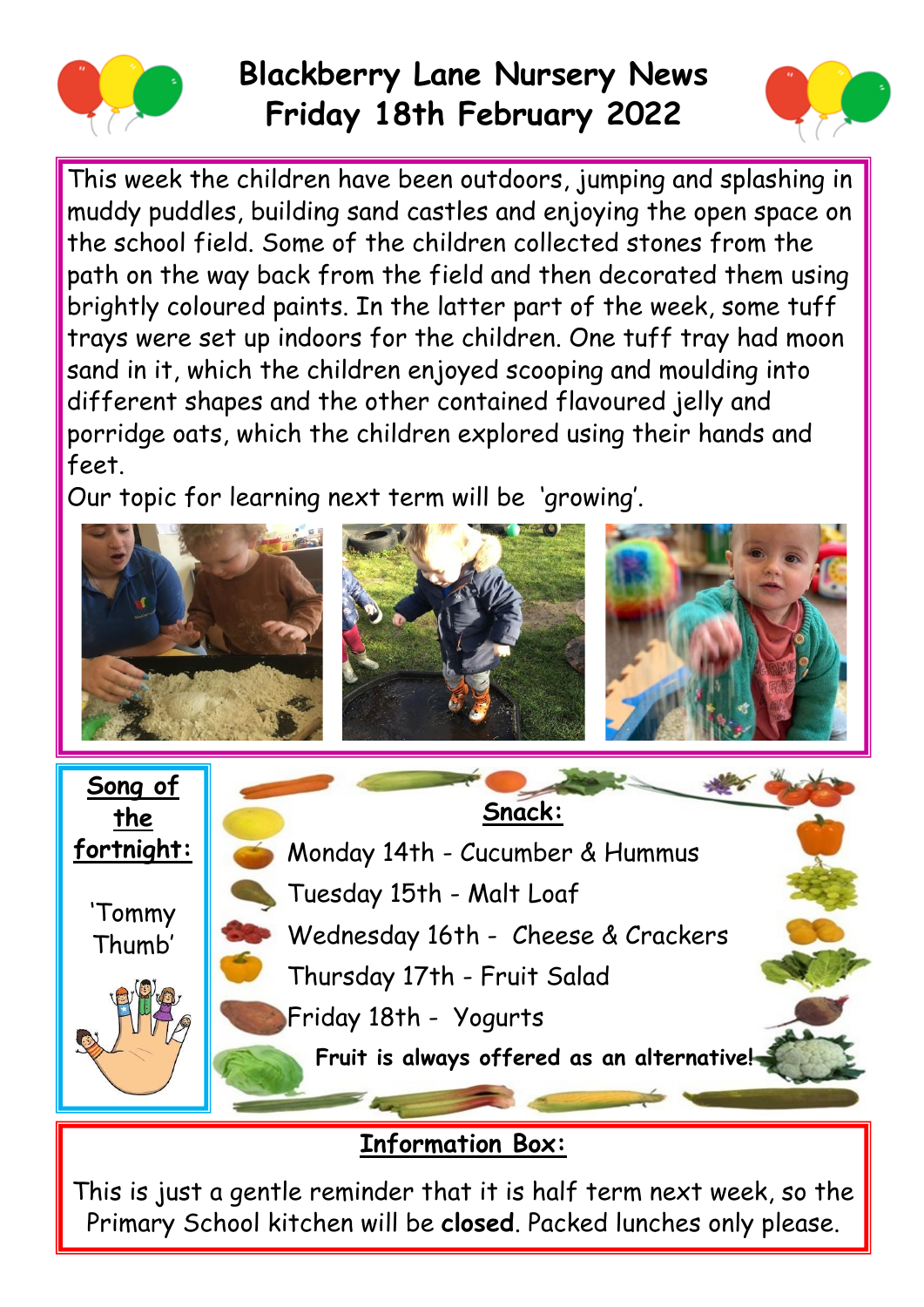Last week some of the children used the wheels on toy cars and other vehicles to make marks on paper using paint. We read a story called 'The Runaway Pea' and the children were encouraged to join in with the phrases 'splat' 'plop' and 'pop' that were used in the book. After reading the story, some peas were put into a tuff tray for the children to explore. The children felt, tasted, smelt, mashed and squashed the peas using various tools and their hands. In the garden, an obstacle course was set up to encourage the children to climb and jump from different heights with adult support.



**Snack:** Monday 7th - Yogurts Tuesday 8th - Humus & Cucumber Wednesday 9th - Cheese Savouries Thursday 10th - Beans on Toast Friday 11th - Malt Loaf **Fruit is always offered as an alternative!** 

## **Dates for your Diary:**

**\*February Holiday Club :** Monday 21st - Friday 25th February. **\*World Book Day :** Thursday 3rd March. **\*Red Nose Day :** Friday 18th March - more info to follow. **\*Last day of Spring term :** Friday 8th April. **\*Easter Holiday Club :** Monday 11th - Friday 22nd April. **\*First day of Summer Term :** Monday 25th April.